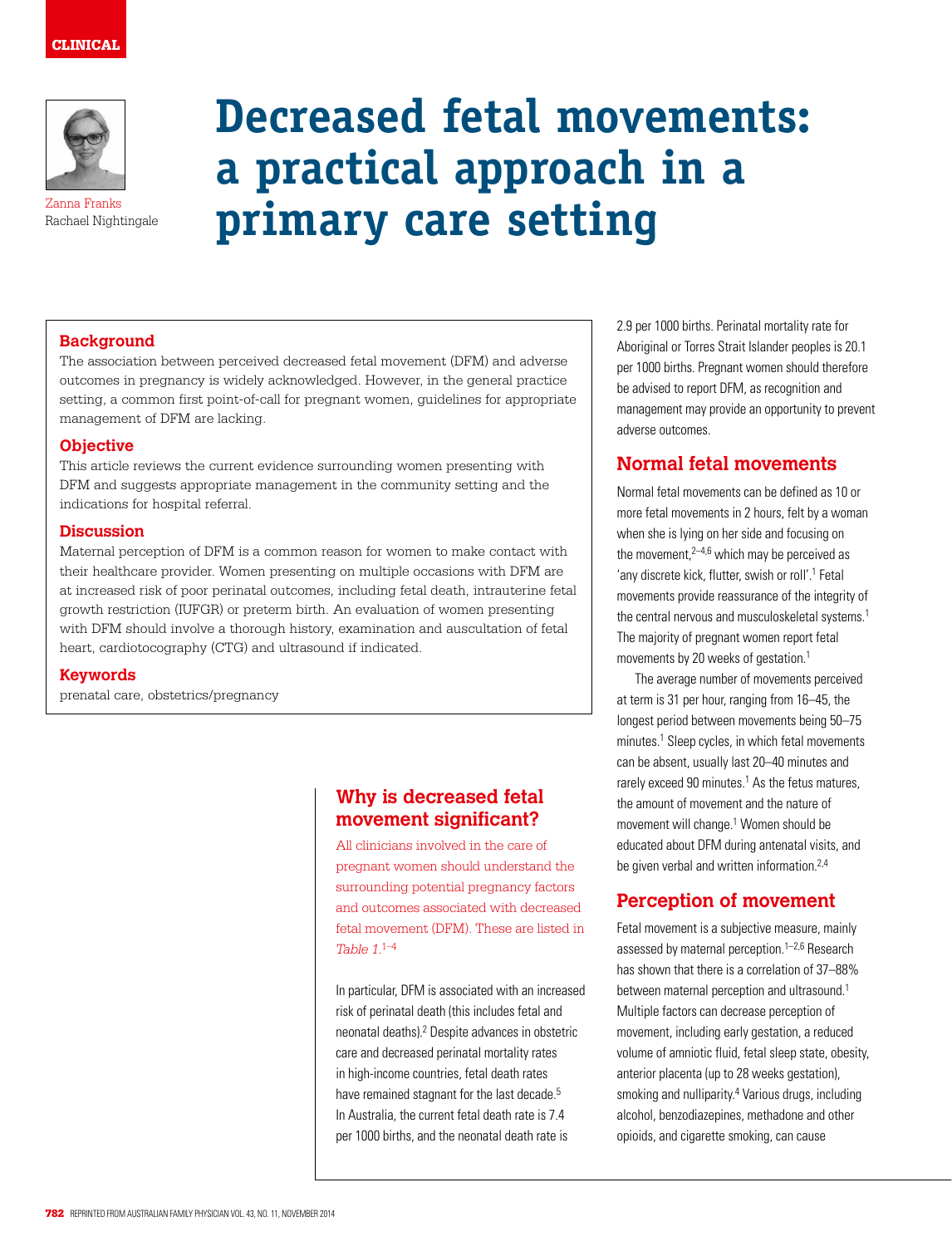transient suppression of fetal movement  $1.2$  A simple explanation provided by some women presenting with DFM is that they have been 'too busy to feel fetal movements'. It is known that fewer movements are perceived when women are standing or sitting, compared with lying down or concentrating on movements.<sup>1</sup> It is commonly thought that having a cold drink or eating something sugary will stimulate fetal movements but there is no evidence to suggest either of these will affect movement.<sup>1,2,4</sup>

Kick charts, which have been historically used to monitor fetal movement, are not currently recommended.1,2,4 In fact, significant maternal anxiety and unnecessary intervention (ie induction of labour and caesarean section) have been attributed to the use of kick charts.3,4 If there is uncertainty surrounding perceived DFM after 28 weeks gestation, women should be advised to lie on their left side and focus on fetal movements for 2 hours. If they do not feel 10 or more discrete movements in 2 hours they should contact their healthcare provider immediately.<sup>1</sup> Nevertheless, maternal concern about decreased fetal movement warrants assessment even if the situation does not comply with the previously stated definition of  $DFM<sup>2-4</sup>$ 

## **Management of DFM**

If a woman presents to her general practitioner with perceived DFM, she will eventually need hospital referral if assessment reflects DFM.3 However, the following elements can be established in primary care.

## **History**

This should include:<sup>1,2</sup>

- time since onset of DFM
- $\bullet$  any fetal movements have been felt can the DFM be attributed to being too busy to feel movements?
- previous episodes of DFM
- known intrauterine growth restriction (IUGR), placental insufficiency or congenital malformation
- maternal factors such as the presence of hypertension, diabetes, smoking, extremes of age, primiparity, obesity, racial or ethnic risk factors
- previous obstetric adverse events.

#### **Examination**

This should include:

- measurement of symphysis–fundal height and palpation of abdomen,<sup>1</sup> which should be recorded in the pregnancy health record and compared to previous measurements<sup>1,2,4</sup>
- auscultation of fetal heart with a Doppler fetal monitor to determine viability.

If examination is normal and history does not reflect DFM, further assessment is not indicated at this stage<sup>1,4</sup> (*Figure 1*). If there is a history of DFM and viability is confirmed on Doppler auscultation, a CTG should be performed and referral to hospital is indicated. If CTG is not available in the primary care setting, a woman with a history consistent with DFM should be referred to hospital for a CTG. If the fetal heart is not heard on Doppler auscultation, an urgent hospital referral and ultrasound should take priority.1

| retar movements                       |                              |
|---------------------------------------|------------------------------|
| Pregnancy factors associated with DFM | Outcomes associated with DFM |
| • Fetal growth restriction            | • Congenital malformation    |
| • Small for gestational age           | $\bullet$ Preterm birth      |
| • Placental insufficiency             | • Perinatal brain injury     |
| • Oligohydramnios                     | • Disturbed neurodevelopment |
| • Threatened preterm labour           | • Low birth weight           |
| Fetomaternal transfusion              | • Low Apgar score            |
| Intrauterine infections               | $\bullet$ Hypoglycemia       |
|                                       | $\bullet$ Cesarean section   |
|                                       | • Induction of labour        |
|                                       | $\bullet$ Fetal death        |
|                                       | $\bullet\,$ Neonatal death   |

### **Cardiotocography (CTG)**

CTG should be performed for at least 20 minutes. A normal CTG represents a healthy fetus with a normal, functioning autonomic system. CTG monitoring in the setting of DFM has shown to be beneficial in the screening of both low-risk and at-risk pregnancies. In a recent non-randomised Norwegian study of 3014 women presenting with DFM, 97.5% of the women were assessed using a CTG and 3.2% of the presentations were abnormal.<sup>4</sup> CTG is a valid screening tool in the setting of DFM, as an abnormal fetal heart rate (FHR) pattern may be associated with poor outcomes.4

## **Ultrasound**

Ultrasound assessment should be considered in any woman presenting with DFM with an abnormal CTG, persistent maternal perception of DFM, or if there is suspected IUGR. One model of practice based on a Norwegian study suggests CTG and ultrasound should be done within 2 hours of presentation if women report no fetal movements.7 This would require prompt referral to hospital from a community setting. If movements are reduced, the study recommends CTG and ultrasound be performed within 12 hours. This approach more than doubled the number of ultrasounds performed but reduced follow-up consultations and induced labour.<sup>7</sup> The findings from this study were significant as a reduction in perinatal mortality was shown.7

As a guide, it is recommended that ultrasound be carried out within 24 hours if indicated. However, if CTG is abnormal and ultrasound assessment cannot be delayed, it should be expedited, as immediate delivery may be indicated.1,3 Ultrasound assessment should include abdominal circumference and/or estimated fetal weight to detect IUGR, and assessment of amniotic fluid volume. If fetal morphology has not yet been assessed it would be appropriate to include it in the ultrasound.1,2,4 At present, evidence suggests that the addition of Doppler studies does not provide any additional benefit.<sup>2,6,7</sup>

The biophysical profile (BPP) is the observed association between hypoxia and FHR, fetal movement and fetal tone. BPP as an investigation into fetal wellbeing in high-risk pregnancies is not currently supported by randomised controlled trials.1 The Cochrane systematic review of BPP

## Table 1. Pregnancy factors and outcomes associated with decreased fetal movements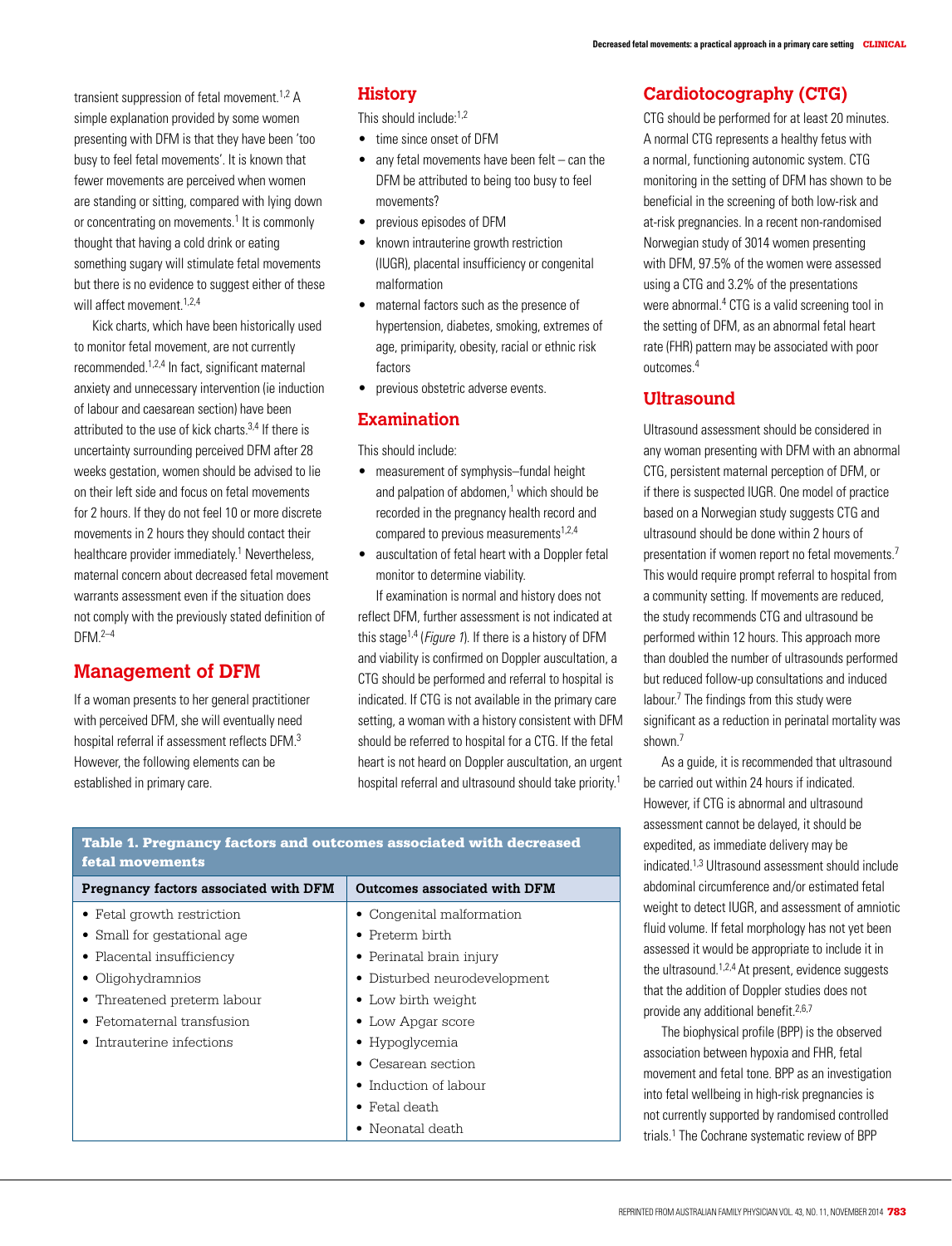for high-risk pregnancies included five studies; however, only two studies included women with DFM. The review concluded that BPP testing was 'associated with a probable increase in caesarean section and no improvement in neonatal outcome'.<sup>1</sup> The recommendation to perform ultrasound assessment for women presenting with DFM is

based on the evidence that ultrasonography is useful in detection of conditions contributing to DFM<sup>4</sup>

#### **Fetomaternal haemorrhage**

Investigation for fetomaternal haemorrhage, for example the Kleihauer-Betke test, should be considered if an abnormal CTG is found but an ultrasound shows a normal fetus.2,3 This recommendation is based on evidence that there is substantial fetomaternal haemorrhage in approximately 4% of fetal deaths and 0.04% of neonatal deaths.<sup>8</sup> Clinical risk factors are not a good predictor of the likelihood of massive FMH.



CTG, cardiotocography; DFM, decreased fetal movements; FHR, fetal heart rate; FMH, fetomaternal haemorrhage; IUFD, intrauterine fetal demise; IUFGR, intrauterine fetal growth restriction; U/S, ultrasound; FMH, fetomaternal hemorrhage